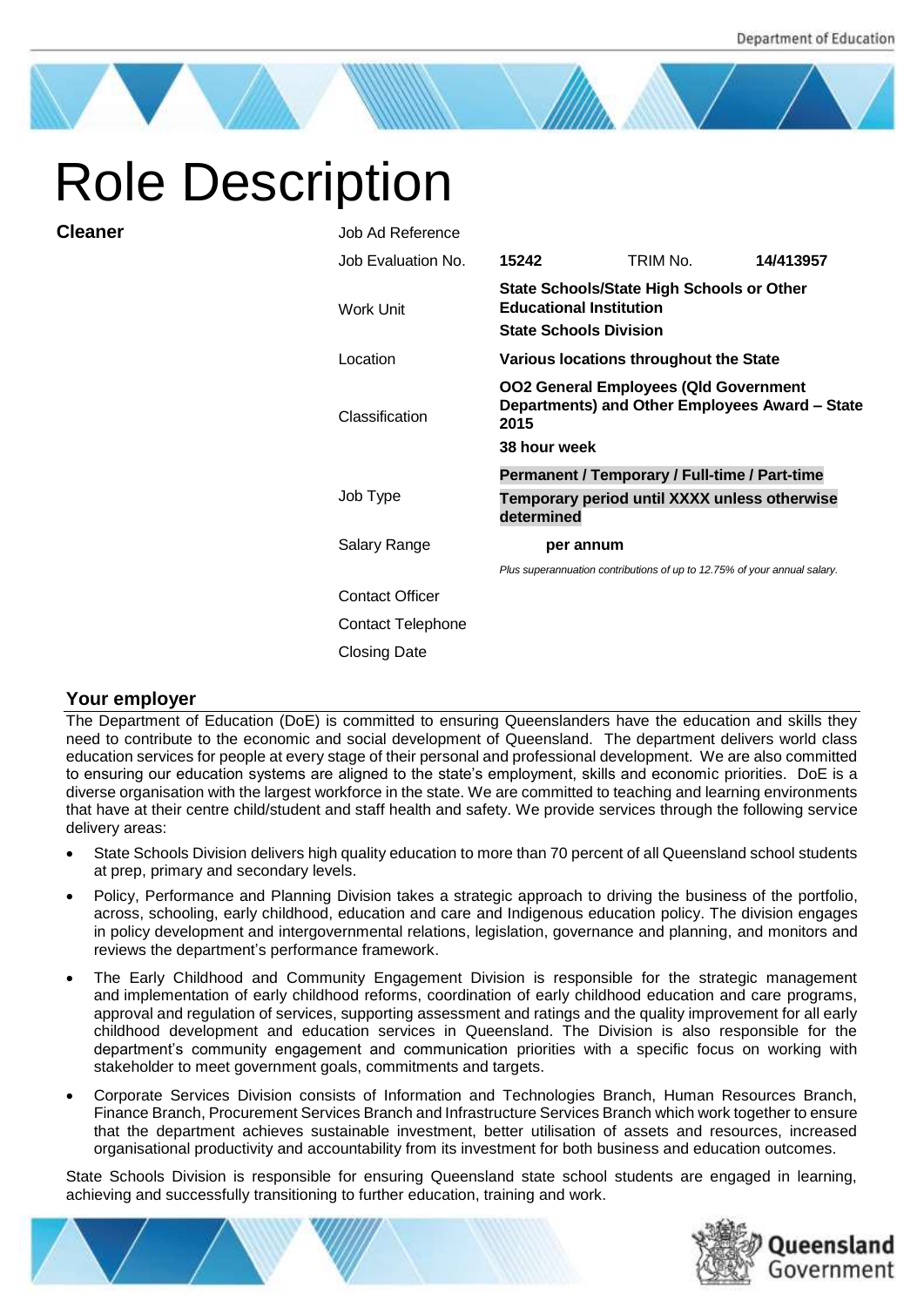State Schools Division develops the strategic direction for state schools, supported by operational policies and ensuring their implementation in regions and schools.

Schools are the focus of expertise in learning. They perform a vital role in providing opportunities to students to acquire knowledge and understanding, pursue special interests, strive to achieve excellence and develop social and vocational skills. Their core business is providing a learning program for students to achieve system wide and school based learning outcomes. Schools also aim to facilitate and support participation among parents, students, administrators, teachers and others in the school community and between the school and departmental support structures.

For more information about the department, please visit our website at [www.qed.qld.gov.au](http://www.qed.qld.gov.au/)

## **Your opportunity**

As the Cleaner you will:

- Contribute to the efficient and effective operation and environment of the site by providing a high level of cleaning support.
- Ensure that the duties prescribed for the position are completed to an acceptable standard as determined by their supervisor, in accordance with the approved school cleaning program.

The Cleaner, reports to the school Principal or nominated delegate. In a non-school location the cleaner reports directly to the Site Manager.

## **Your role**

As the Cleaner you will have responsibility for the following:

- Cleaning windows, pictures, doorknobs, taps, sinks, drinking fountains, lavatory basins, glassware, glass doors and cupboards.
- Cleaning and sanitising toilet facilities and sick bays.
- Cleaning and maintaining equipment.
- Cobweb and mildew control, utilising extendable equipment as necessary.
- Cleaning of concrete, bitumen, asphalt and paved surfaces.
- Disposal of rubbish and litter control including removal of material from drains and gutters between and/or surrounding buildings.
- Dusting including student and office furniture, equipment and fans.
- Hosing.
- Removal of graffiti.
- Sweeping and vacuuming.
- Vinyl/timber floor maintenance including buffing, stripping and polishing.
- Other appropriate cleaning duties as directed by the Principal/Business Services Manager.

#### **Security**

- Activating and disarming school security systems as required.
- Locking and unlocking buildings.

#### **Liaison**

- Liaise with Principal/Business Services Manager concerning purchase and/or replacement of cleaning materials.
- Reporting security, safety, damage concerns to the Principal/Business Services Manager or Schools Officer (Facilities and/or Grounds).
- Referring members of the public to relevant school personnel as required..

## **How you will be assessed**

Within the context of the role described above, the ideal applicant will be someone who has the following key capabilities:

#### **1. Supports strategic direction**

Ability to understand the work environment by, learning quickly to use and maintain, cleaning equipment, materials and chemical supplies

#### **2. Achieves results**